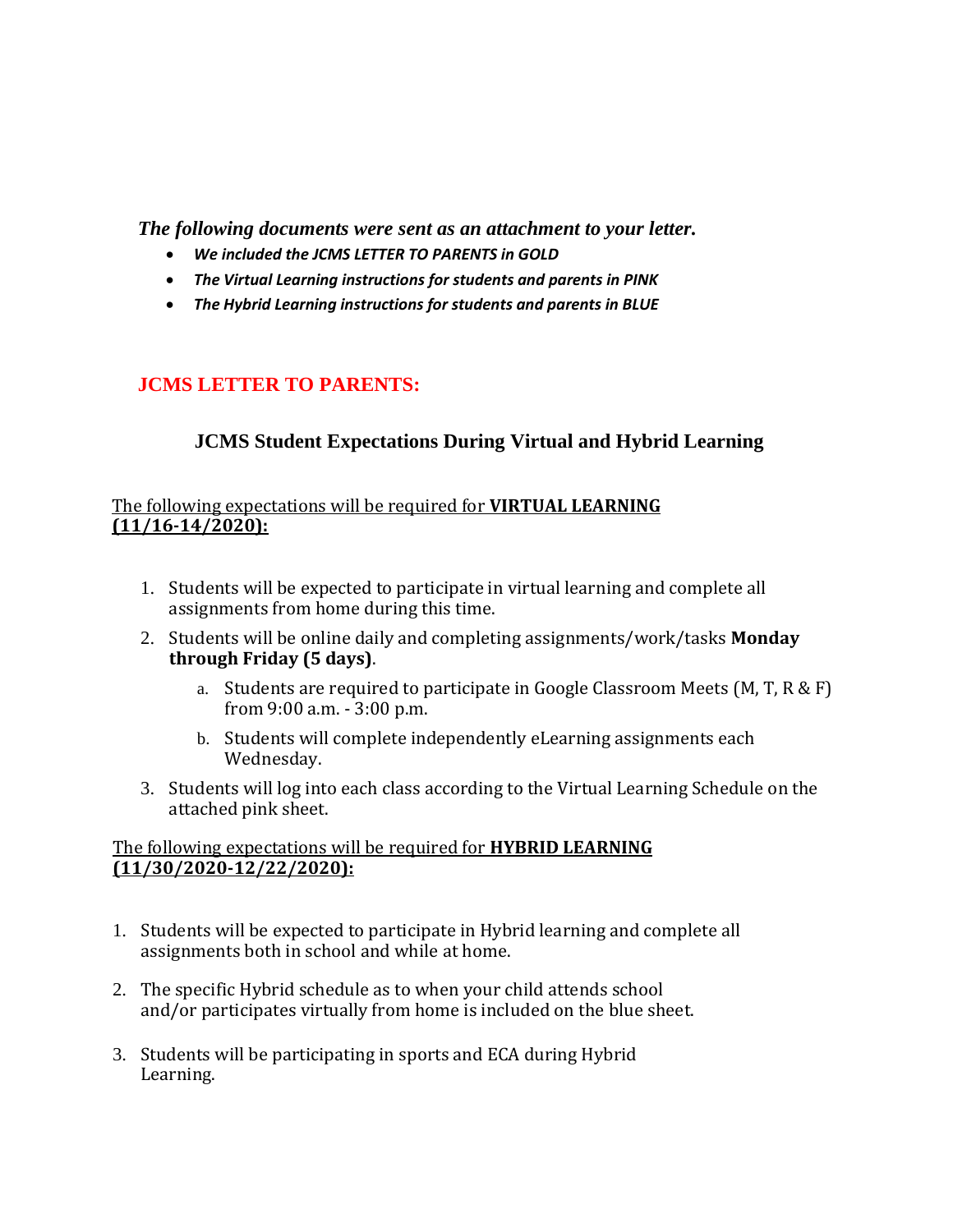#### **THE FOLLOWING APPLIES TO BOTH VIRTUAL AND HYBRID DAYS:**

- 1. It is critical that students stay caught up on schoolwork. Students may ask questions or seek assistance with virtual lessons/assignments during class meets.
- 2. Students must check school email and Google Classroom DAILY. These are the main ways a teacher will be communicating.
- 3. If necessary, school Wi-Fi can be accessed from any JCSC school's parking lot. If a parent chooses to bring a student to a school for internet access, we ask that all individuals stay in the vehicle.
- 4. If any other technology issues arise, please contact the JCSC Tech Hotline at (812)352- 1921.
- 5. Lunches will be provided to those who request to pick up food bi-weekly (every two weeks). As a parent, you may request to pick up food by completing this Google Form: [https://forms.gle/JLfg3KjTMoVmBHey5.](https://forms.gle/JLfg3KjTMoVmBHey5) (Information is included on the pink paper from food service)
- 6. If you need to email a JCMS Teacher/Staff/Administrator, address can be found by opening the following hyperlink: [https://docs.google.com/spreadsheets/d/1g8Bht-](https://docs.google.com/spreadsheets/d/1g8Bht-5SjM1l3jVxgb6lUCDel8ehYrDzjKuiXxHH3s8/edit?usp=sharing)[5SjM1l3jVxgb6lUCDel8ehYrDzjKuiXxHH3s8/edit?usp=sharing](https://docs.google.com/spreadsheets/d/1g8Bht-5SjM1l3jVxgb6lUCDel8ehYrDzjKuiXxHH3s8/edit?usp=sharing)
- 7. Students who cannot join live to a Google Meet must watch the recorded version prior to the next school day and complete assignments.
- 8. All sports (practices and games) and extra-curricular activities are canceled until Monday, November 30th.
- 9. When JCMS Students are virtual (distant learning away from school, including our hybrid model), it is expected that every student in each class complete the following requirements:
	- a. Answer the 'attendance' question twice a day.
	- b. Complete assignments
	- c. Answer the 'Bell Ringer' at the beginning of every class
	- d. Stay in communication with your classroom teacher
- 10. If a student cannot participate in class due to illness, appointments, or other circumstances beyond the student's control, as the parent/guardian, you must call the absence in to the school attendance office, the same procedure as always.

*Please note: (1) In Mrs. Brown's enclosed letter regarding the hybrid model, the high school will meet in person once a week, but JCMS will meet twice a week with every student. (2) Mrs. Brown's reference to 'Panther Day' is JCMS's 'eLearning Day' (it is the same thing with a different name.*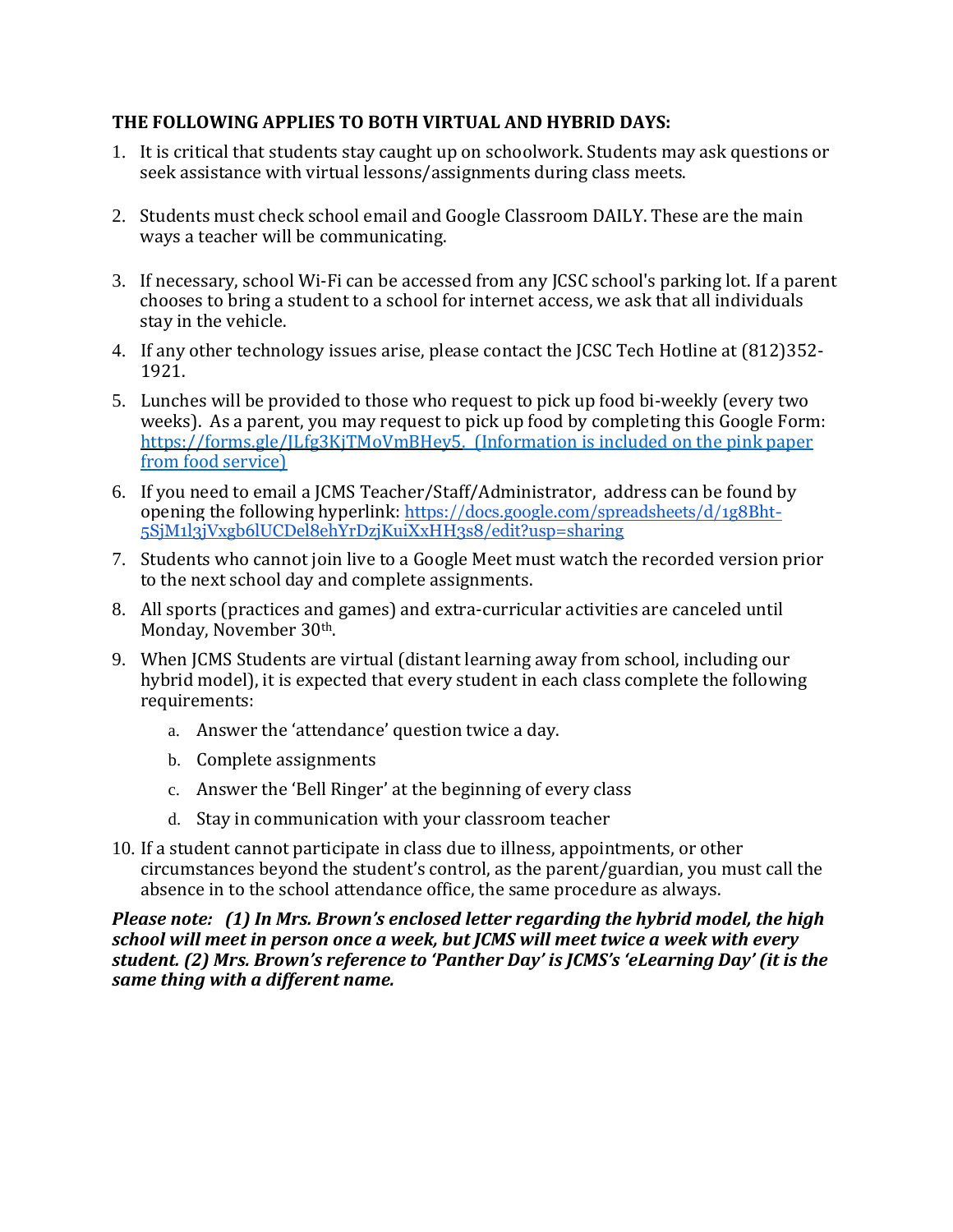**Pink document: sent for our School Closure/Virtual Learning Days (November 16th -24th)**

## **JENNINGS COUNTY MIDDLE SCHOOL Virtual Learning Days November 16-November 24, 2020**

- All Jennings County Schools will be teaching by means of **Virtual Learning beginning Monday, November 16th. Students will return to the buildings after Thanksgiving.**
- JCMS Weekly Schedule:

**Monday, Tuesday, Thursday, Friday**: *Live Class Sessions with teacher*

**Wednesday**: *eLearning Day with recorded lessons and assignments (no live instruction)*

All classes would continue just as they do if our students are sitting in the classroom or if our student is a virtual student. Our school day will **begin at 9:00 a.m.** and **end at 3:00 p.m.** Every student will be given independent study time at the end of the day from 1:50-3:00.

Every student will log into their Google Classrooms:

- $1<sup>st</sup>$  period 9:00-9:30
- 2<sup>nd</sup> period 9:35-10:05
- $3<sup>rd</sup>$  period  $10:10-10:40$
- $4<sup>th</sup>$  period  $10:45-11:15$ • Lunch 11:15-12:00 5th period 12:05-12:35
- $6<sup>th</sup>$  period  $12:40-1:10$
- $7<sup>th</sup>$  period  $1:15-1:45$
- Independent Study 1:50-3:00
	- o Students identified as special service will receive support during independent study time via Google Meets.